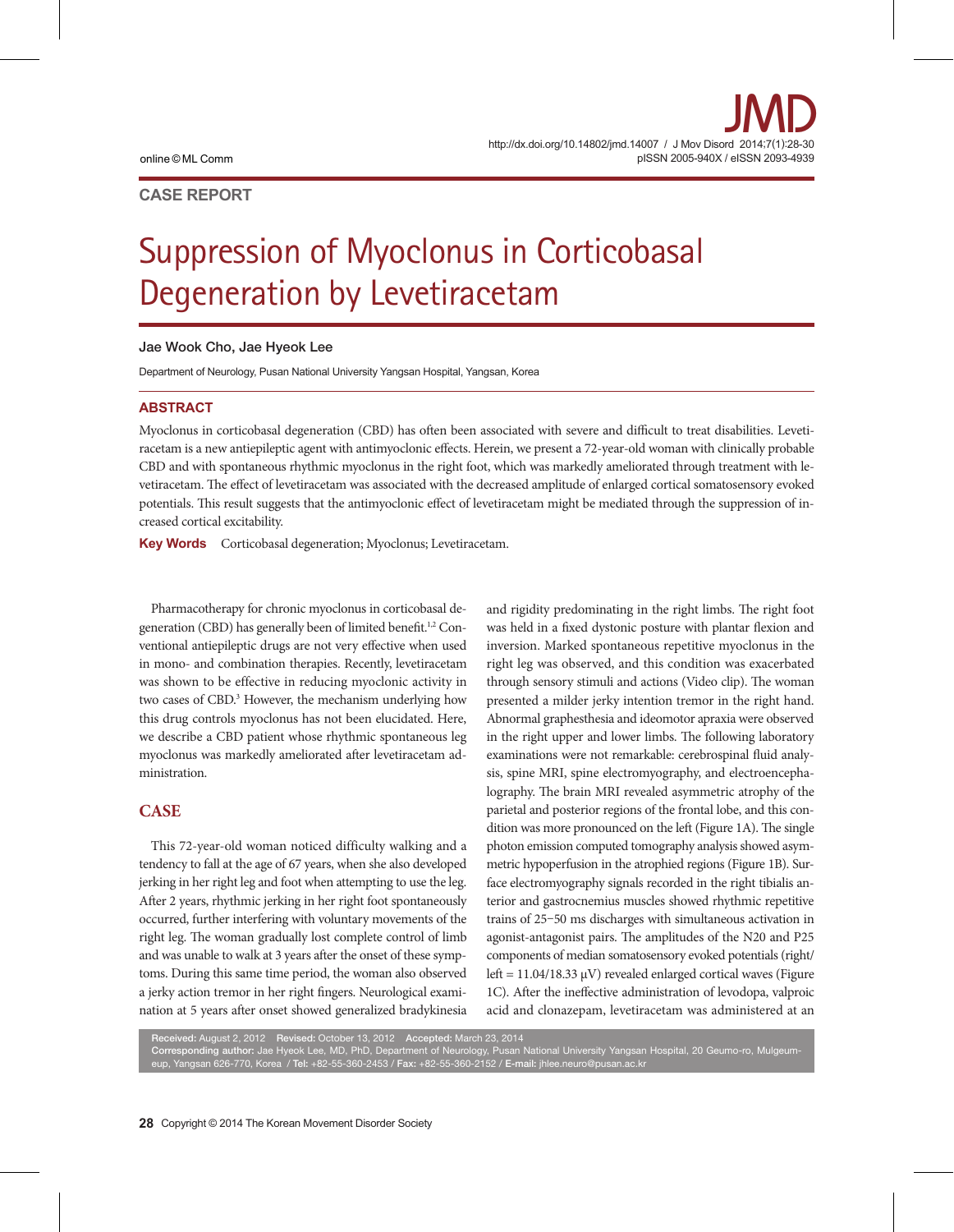initial dose of 250 mg twice daily for two weeks. Subsequently, rhythmic resting and action myoclonus were markedly improved in the woman's right foot (Video clip). The Unified Myoclonus Rating Scale (pre-treatment/2nd post-treatment week scores) was used to determine myoclonus at rest (right leg; 9/2) and myoclonus with action (right leg; 12/4); however, the fixed dystonic posturing in the foot remained unchanged. The action-induced jerky tremor in the upper limbs only modestly decreased. The amplitude of the enlarged N20-P25 component (right/left =  $9.18/10.98 \mu V$ ) was markedly reduced at four weeks after treatment (Figure 1D). The drug was well tolerated and non-sedating.

Moreover, the clinical efficacy of levetiracetam treatment was maintained for 6 months during the follow-up period.

## **DISCUSSION**

Levetiracetam is a new antiepileptic agent that exerts antimyoclonic effects on various disorders. Indeed, this drug has been successfully used to treat post-hypoxic myoclonus, post-encephalitic myoclonus,<sup>4</sup> and other typical cortical myoclonus observed in progressive myoclonic epilepsy/ataxia.<sup>5</sup> The effect of levetiracetam is mediated through binding to synaptic vesicle glycoprotein 2A.<sup>4-6</sup> In



**Figure 1.** Brain MRI showing the asymmetric atrophy of the parietal and the posterior region of the frontal lobe, and these complications were more pronounced on the left, as noted (A). The SPECT analysis showed asymmetric hypoperfusion in the atrophied regions (B). The amplitudes of the N20-P25 components revealed enlarged somatosensory evoked potentials in the central cerebral areas on the left (C: 18.33 μV). The amplitude of enlarged N20-P25 components was reduced approximately 40% at four weeks after treatment (D: 10.98 μV). SPECT: single photon emission computed tomography.